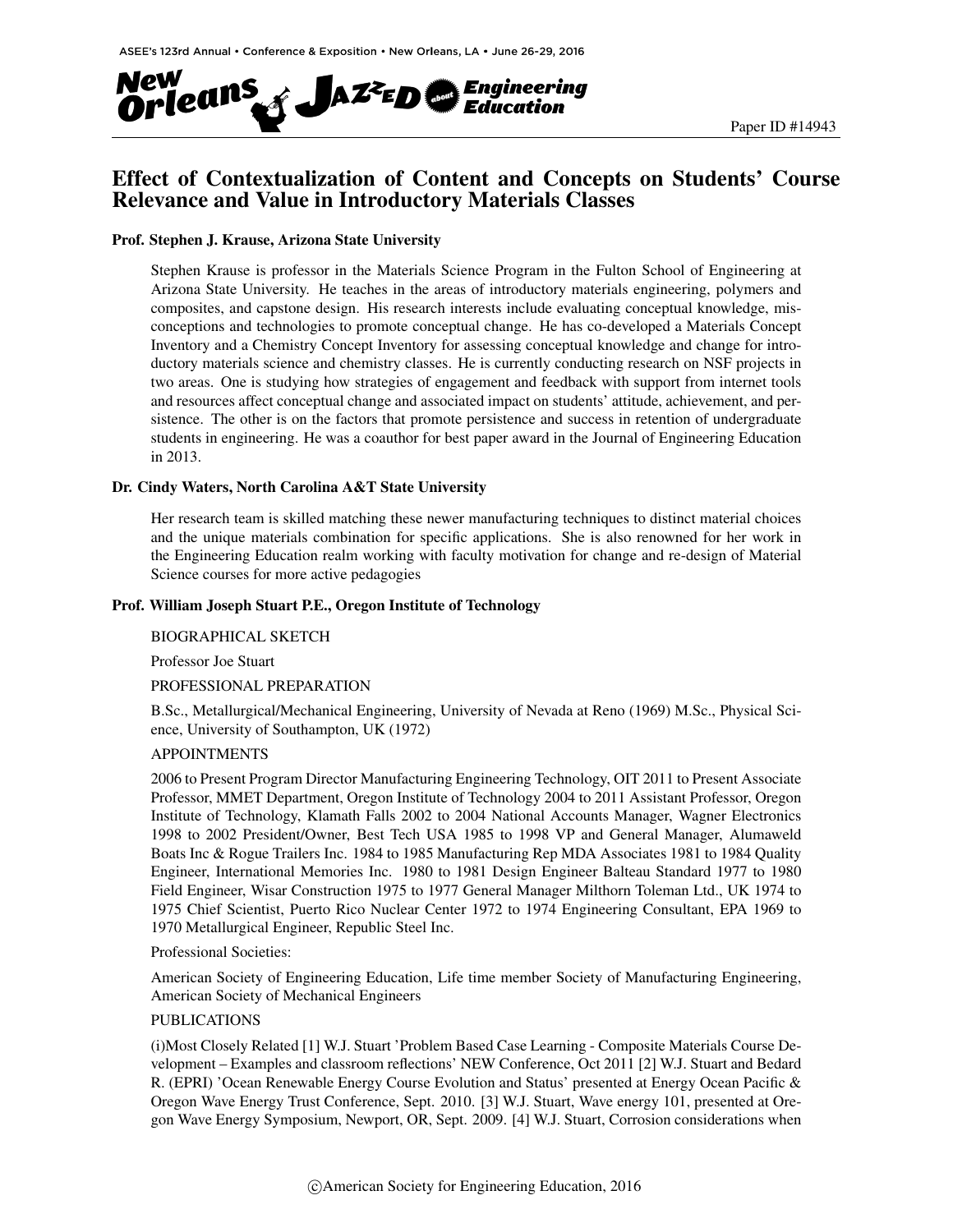

designing with exotic metals and advanced composites, presented at Corrosion Conference of Exotic Metals, Park City, UT, 2009. [5] W.J. Stuart, Ruth Loring, Ed Webster, Frank Cox, Composite materials course development using problem based case learning techniques, National Educators Workshop, Greensboro, NC, 2009. [6] W.J. Stuart, Three pronged approach to sustainability at OIT, presented to faculty and staff at OIT 2008 Fall Convocation, 2008. [7] W.J. Stuart, Sustainability workshop, presented to faculty and staff at OIT 2006 Fall Convocation, 2006. (ii) Other [1] W.J. Stuart, Successful programs that have been enriched by industry and engineering education connections, Proceedings of ASEE Conference, Chicago, IL, 2006.

#### SYNERGISTIC ACTIVITIES

• Course development for Ocean Renewable Energy for Manufacturing Engineering Technology and Renewable Energy Engineering students: developed and taught a new undergraduate dual listed course, Ocean Renewable Energy, in spring 2010. This course has now also been developed and is offered (and has been taught) as a 'Distance Education' course. • Course and lab development for Advanced Composites for Manufacturing Engineering Technology and Mechanical Engineering Technology students: developed and taught a new undergraduate dual listed course, Advanced Composites, in spring 2009 and winter 2010. • Student advising and course integration in sustainable concepts and life cycle analysis and material selection considerations. • Innovations in teaching: used innovative teaching methods to enhance the learning experience through introducing problem based case learning techniques in classes and course structure; presentation of paper in National Educators Workshop.

#### COLLABORATORS AND OTHER AFFILIATIONS

(i) Collaborators and Co-Editors Frank Cox, Edmonds Community College; Ruth M. Loring, Nashville State Community College; Wangping Sun, Oregon Institute of Technology; Ed Webster, Institute for Professional Training and Education; John Anderson, Oregon Institute of Technology

(ii) Special Material Expert Curriculum development for National Resource Center-CAM composite materials course for National Resource Center at Edmonds Community College.

#### Dr. Eugene Judson, Arizona State University

Eugene Judson is an Associate Professor of for the Mary Lou Fulton Teachers College at Arizona State University. His past experiences include having been a middle school science teacher, Director of Academic and Instructional Support for the Arizona Department of Education, a research scientist for the Center for Research on Education in Science, Mathematics, Engineering and Technology (CRESMET), and an evaluator for several NSF projects. His first research strand concentrates on the relationship between educational policy and STEM education. His second research strand focuses on studying STEM classroom interactions and subsequent effects on student understanding. He is a co-developer of the Reformed Teaching Observation Protocol (RTOP) and his work has been cited more than 1500 times and his publications have been published in multiple peer-reviewed journals such as Science Education and the Journal of Research in Science Teaching.

#### Dr. Casey Jane Ankeny, Arizona State University

Casey J. Ankeny, PhD is lecturer in the School of Biological and Health Systems Engineering at Arizona State University. Casey received her bachelor's degree in Biomedical Engineering from the University of Virginia in 2006 and her doctorate degree in Biomedical Engineering from Georgia Institute of Technology and Emory University in 2012 where she studied the role of shear stress in aortic valve disease. Currently, she is investigating cyber-based student engagement strategies in flipped and traditional biomedical engineering courses. She aspires to understand and improve student attitude, achievement, and persistence in student-centered courses.

#### Ms. Bethany B. Smith, Arizona State University

Bethany Smith is currently a master's student in materials science and engineering at Arizona State University. She has been involved in STEM education research since 2012 under the direction of Professor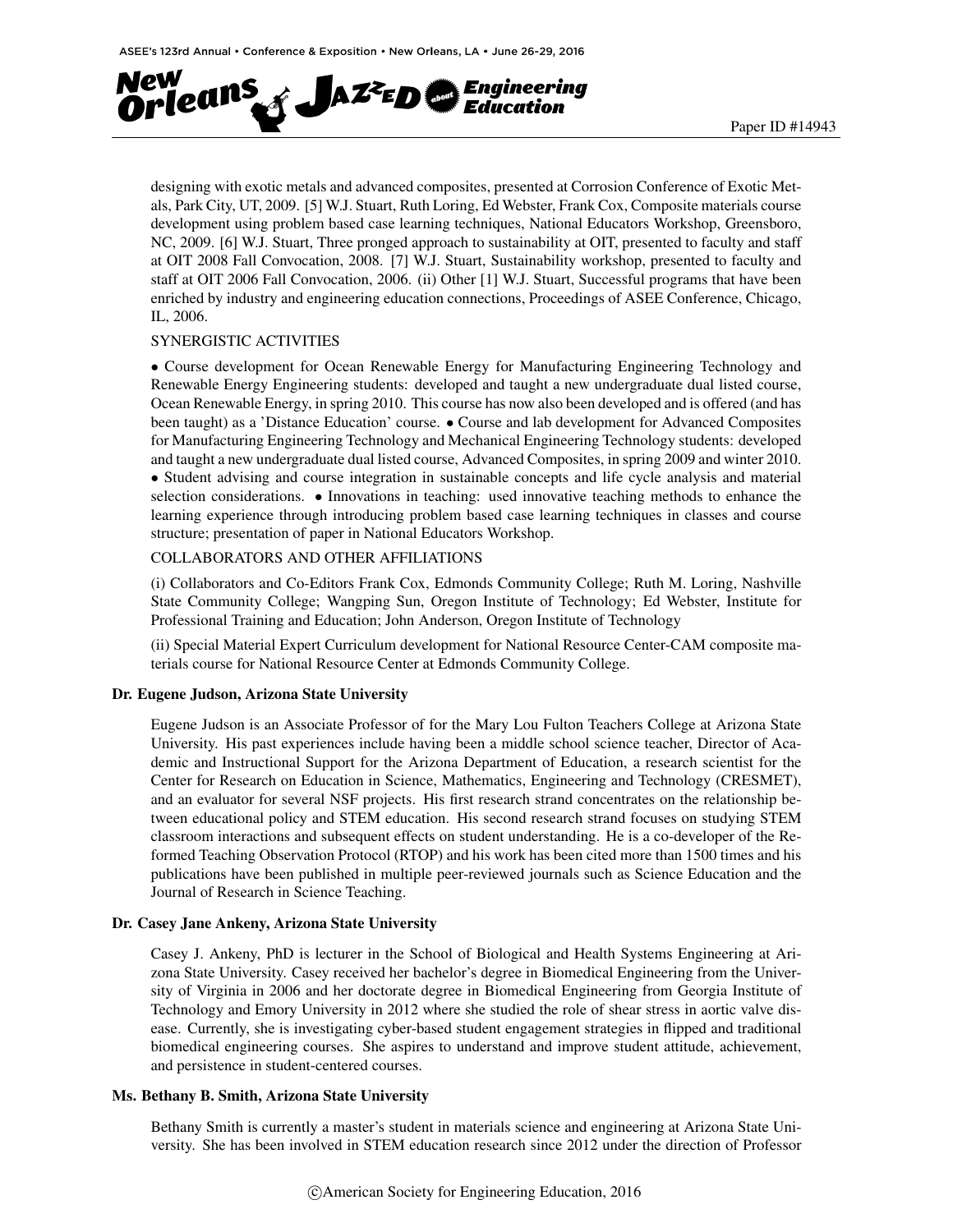

Stephen Krause. Her research interests in STEM education include faculty development, best classroom practices, and improving undergraduate engineering student retention through understanding what makes students leave engineering. She will be pursuing her PhD in Materials Science and Engineering starting in 2016 at the University of California Berkeley.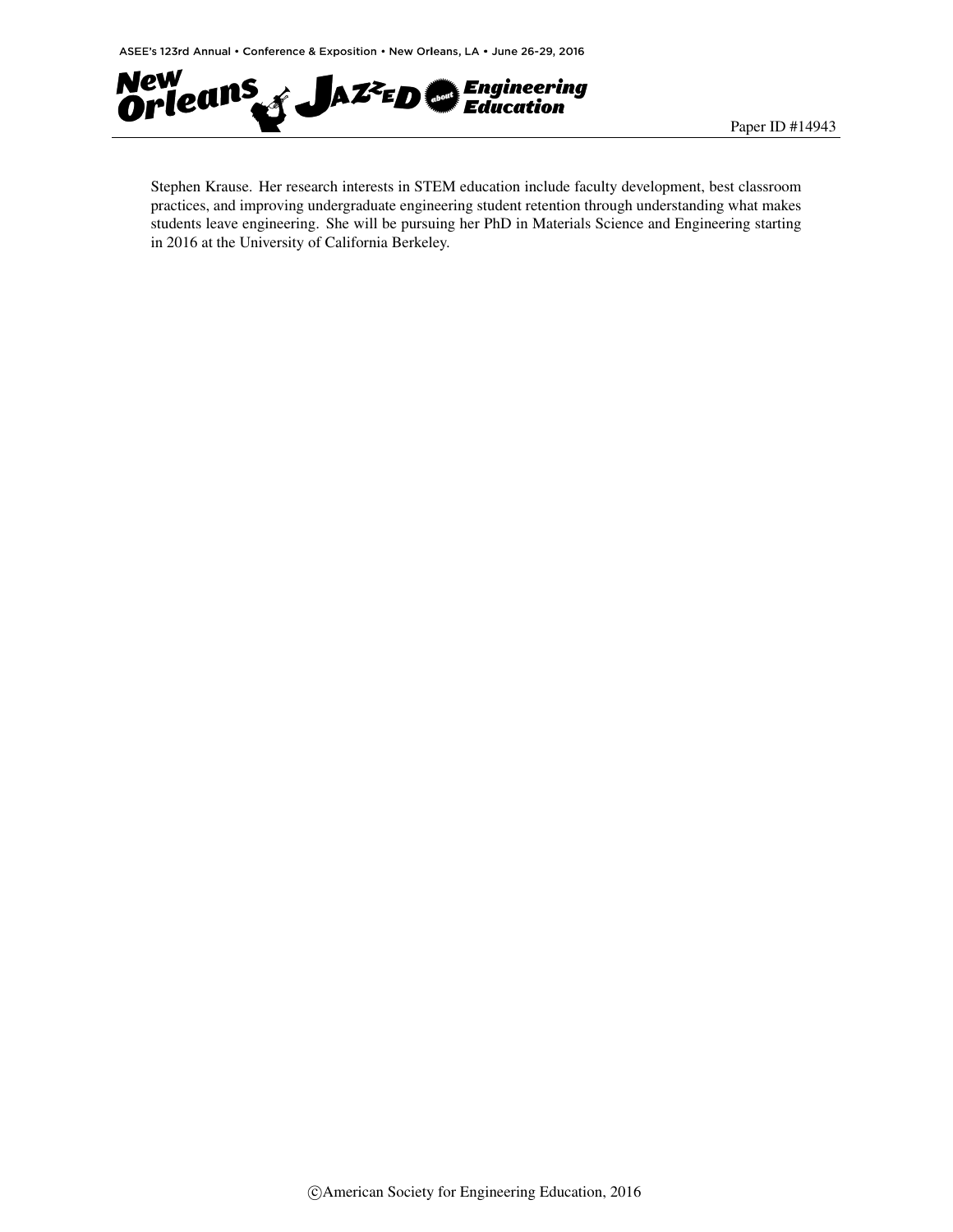# **Effect of Contextualization of Content and Concepts on Students' Course Relevance and Value in Introductory Materials Classes**

Contextualization of a course's content and concepts can improve student motivation, learning, and persistence. In this research eight faculty at four institutions implemented webenabled, engagement and feedback pedagogy in an NSF TUES Type 2 project, JTF (Just-in-Time-Teaching with Interactive Frequent Formative Feedback). A key feature of the pedagogy is contextualization of content and concepts in introductory materials science courses. The theoretical framework used to structure the research is based on principles described in the book How People Learn. The book discusses how cognitive processes act to achieve learning through conceptual change based on three major principles, which include the following. For more effective learning, instructors need to: 1) identify students' prior knowledge to inform instruction; 2) engage students to promote conceptual change so they can construct deep knowledge organized in a conceptual framework; and 3) encourage metacognition to build habits of expert learners who define their learning goals and monitor their own progress. The research question is, "What is the role and impact of contextualization of content with respect to student attitude, achievement and persistence."

The use of contextualization of content is supported by the three principles. For the first principle, prior knowledge, it has been shown that instruction with contextualized content can activate learners' prior knowledge and promote more effective problem solving. One student said in a reflection, "Relating things to my daily life helped me to retain information better." For the second principle, promoting conceptual change, contextualization of content in interactive classroom engagement activities that motivates students with a concept's relevance can improve learning. One example was a video on precipitation of a supersaturated solution, which improved student learning in a concept quiz on solutions and solubility, from Hake gain of 33% without a video to 81% when a video was included. For the third principle, promoting metacognition, contextualization of content helps students reflect on their learning to bridge ideas from a familiar concrete context of an abstract concept so they can recognize their own personal relationship to these concepts. One student said in a reflection, "Helped me reflect on what I enjoyed and understood well from the lecture." The students' motivation for using contextualized content is well supported by a Spring 2016 semester beginning survey on Student Classroom Motivation Survey for using real world applications related to content and concepts. The survey consisted of 24 statements based on Expectancy Value Theory on a scale of 1, strongly disagree, to 4, strongly agree. Students agreed or strongly agreed with almost all statements with the following values; 2.58 for expectancy (expectation to succeed); 3.16 for value (of contextualization); and 2.12 for (cost of using contextualization). These values support questions from another exit survey on Support of Student Learning Strategies from Spring 2014. For the strategy of using contextualized hands-on classroom activities, 91% said it supported or strongly supported their learning. For contextualized mini-lecture, 79% said it supported or strongly supported their learning. Finally, for the statement, "Material I learned in this class will be of value to me after graduation in career or graduate school," 86% agreed or strongly agreed. Overall, the key feature of contextualization of content in the web-enabled, engagement and feedback pedagogy in the JTF project played an important role in enhancing student attitude, achievement, and persistence.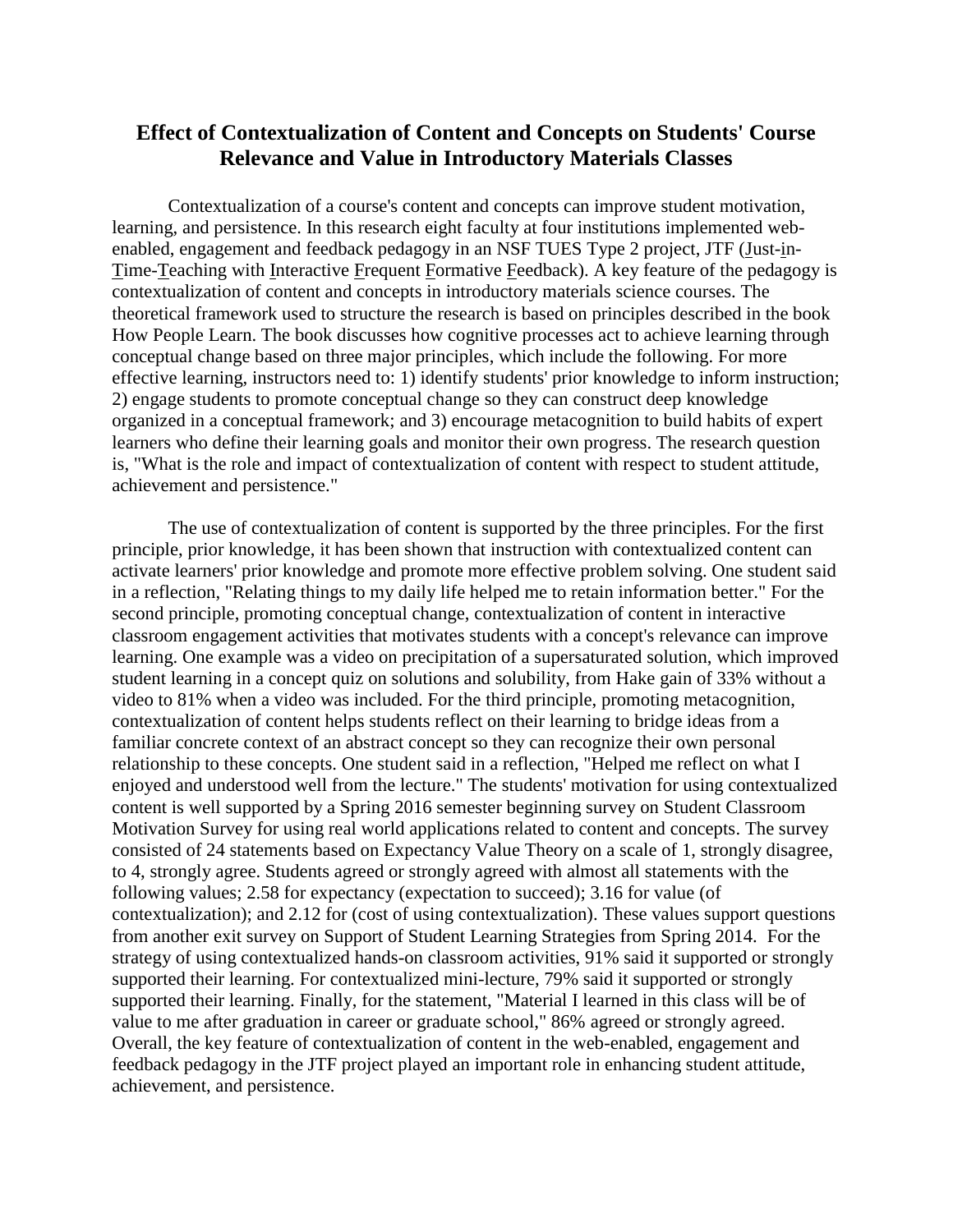## **Introduction**

The science of learning is moving forward rapidly, as described in *How People Learn* (*HPL*): *Brain, Mind, Experience, and School*<sup>1</sup>, which summarizes and highlights some of the most important findings in the field of cognition of teaching and learning. One finding is that students bring their own experience to the classroom as prior knowledge about how the world works. This prior knowledge consists of preconceptions (which may or may not be correct), which may persist during instruction and act as barriers to learning. Contextualization to connect students' prior conceptual knowledge in class can help activate that knowledge and promote learning<sup>2</sup>. A second principle is about how experts and novices learn and transfer knowledge suggests that, to develop competence, students must have deep content understanding and that their facts and ideas need to be organized in a conceptual framework that facilitates retrieval and transfer to new applications<sup>3, 4</sup>. Contextualization of content in interactive classroom engagement activities can motivate students with a concept's relevance that can improve learning. A third is that research on performance of experts and on metacognition indicates learners can develop their own expertise by defining learning goals and monitoring their progress<sup>5</sup>. Contextualization of content helps students reflect on their learning to bridge ideas from a concrete context of an abstract concept so they can recognize their own relationship to these concepts, contexts, and their technical future. The findings help guide engineering education research to develop innovative strategies in teaching and learning to enhance students' knowledge, skills, and understanding. We will use these three principles from How People Learn (HPL) to relate how contextualization of course materials resulted in more effective learning. As such, the research question here is, "What is the role and impact of contextualization of content with respect to student attitude, achievement and persistence."

## **Background**

In the JTF (Just-in-Time-Teaching with Interactive Frequent Formative Feedback) project there is a collaboration between faculty at: Arizona State University, a large public university, North Carolina A and T, a medium size, historically black university; Oregon Institute of Technology, a medium size technology institute; and Oregon State University, a medium size, west coast university. From this collaboration, a JTF community of practice has developed through monthly web meetings, workshops, and web communications. Ongoing discussions on topics of barriers, benefits and community resources in implementing JTF webenabled, engagement and feedback pedagogy are showing progress. An important component of the pedagogy is contextualization of classroom content. More experience in using the pedagogy and increasing availability of new web resources, such as Blackboard or Concept Warehouse for automated Muddiest Point data collection, is now facilitating greater use of JTF resources

### **Issues and Challenges in Introductory Materials Courses**

The three HPL research-based principles have been used to contextualize the introductory materials courses through modifying and creating new contextualized content, creating contextualized activities, and promoting metacognition by linking concepts, context and skills for more effective learning. However, to better implement these principles within the framework of the introductory materials courses, issues and challenges of teaching and learning in the course were described and contrasted with traditional lecture-based approaches to teaching. Specifically, for instructors to be more effective in introductory materials courses they must address the following Introductory Materials Course Issues (IMCIs):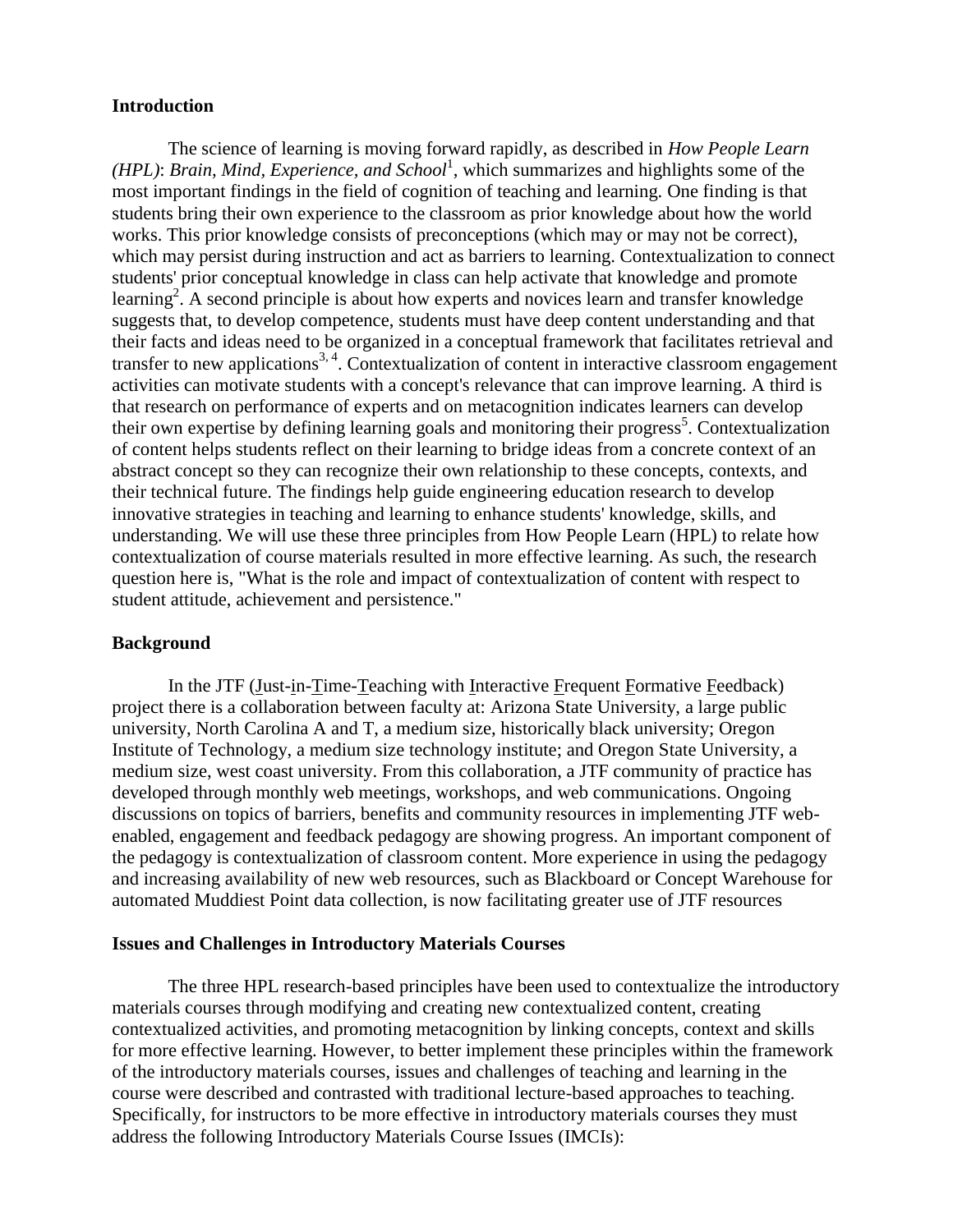- *Connecting* a real-world item's macro-properties and its micro-structure relationships at different length scales
- *Identifying pre-course knowledge* in order to contextually connect to it to activate prior knowledge as well as to repair any misconceptions identified
- *Learning and understanding* a large body of terminology of more than 400 new concepts, terms and units that can be facilitated by relevance with respect to real world applications
- *Lack of* relevant contextualized class activities in materials texts for engaging students in their own learning
- *Lack of* contextualized content in materials texts which could help students see the value of abstract concepts when related to real-world concrete engineering items
- *Unprepared* students who come to class rarely reading the text due to its complexity, volume, and lack of relevance (few real-world examples)
- *Decreasing* attendance across a semester because of perceived lack of value of lecture content which has, similar to book, lack of relevance, and lack of awareness of student learning issues
- *Withdrawal* of students from materials classes due to loss of motivation and lack of content relevance

When classroom and student issues are better articulated, it is possible to better align the three major HPL principles with improved contextualized class pedagogy, instructional materials, classroom management, and metacognition. Modest changes in course and classroom protocol, pedagogy, activities and student metacognition can result in enhanced motivation and achievement which are characteristic of more effective learning. Such changes will be discussed in terms of the three HPL principles.

## **Identifying Students Prior Knowledge**

For the first HPL principle of "*identifying students prior knowledge"* – context can activate concepts from prior knowledge<sup>2</sup> and identifying misconceptions that can lead to adjustments in teaching that will repair them<sup>6,7</sup>. In an exit survey one student said, "Relating things to my daily life helped me to retain information better." In a recent survey of eight JTF faculty responded to the question, "How frequently do you contextualize activities and content for class?", the average response, on a scale of 1 to 10, was 9.3. Much of the prior knowledge was gathered by the faculty through daily end-of-class Muddiest Point feedback with automated methods on Blackboard and Concept Warehouse. The Muddiest Point feedback reveals student prior knowledge and learning issues such as content relevance, and misconceptions and knowledge and skill gaps. JTF instructors use this feedback for next class responses, to adjust instruction, and to create tutorial videos.

An example of one web resource created in the JTF project is a set of 21 Muddiest Point YouTube tutorial screencasts videos located at Google keyword: "materialsconcepts." The basis for a video's usefulness is that it is directed toward addressing students' prior knowledge and misconceptions as "muddiest points" to which the videos provide a response, to those points. They are explained and illustrated in straightforward student speak that targets students' learning issues. Many videos utilize contextualized real-world concrete examples linked to more abstract concepts and calculations. The usefulness of the approach is demonstrated by the more than 500,000 views of the site over the past 30 years.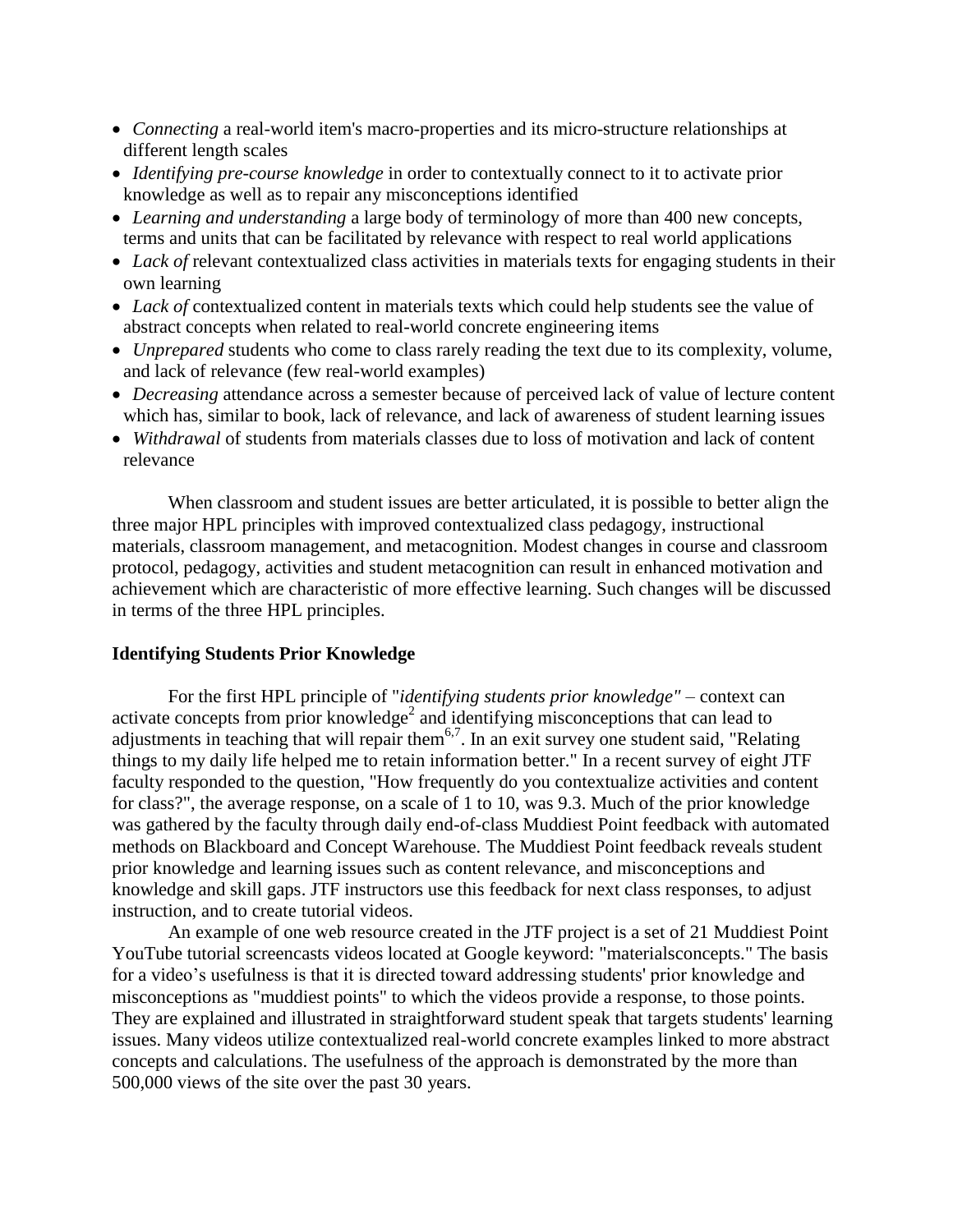## **Classroom Engagement of Students**

For the second HPL principle of "engaging students to build deep content knowledge to form conceptual frameworks", there were important changes made in content, activities, and pedagogy of the materials. The changes are described below.

One change was modifying the author's textbook slide set to link important concepts to real-world contexts and to develop and embed contextualized classroom activities that tie critical concepts to real-world contexts. Like most introductory materials texts, these books tend to separate relationships between macroscopic processing and properties and micro-level material features from one another. This causes difficulty for students because they cannot see or understand the critical connection between a real-world item's material's macroscopic properties and processing, and the underlying nano-level and micro-level structural features which control materials' properties and processing. In particular, fundamental foundational concepts about atomic bonding and crystal structure do not generally connect in the class textbook with macroscopic properties or processing or real-world contexts' technological components, systems, processes, or real world events. Thus, these and other topics tend for students to lose relevance and their interest. To address such issues in atomic bonding classroom *materials selection* activities were created using components of real world systems such as motorcycles or cars or bikes<sup>7</sup>. Students had to link a given component's properties to an appropriate material and it's associated processing and atomic bonding. For another topic, crystal structures<sup>8</sup>, an activity was created using real world items' phase transformations that resulted in bad consequences and was called "unit cell disasters." Students had to select crystal structures associated with phase transformations from five real-world disasters. Students were strongly motivated and enthusiastic about both the atomic bonding and crystal structure activities. Such activities addressed many of the items in Introductory Materials Course Issues (IMCIs).



# HW Class Preview Problem - Concept Map Matching - Polymers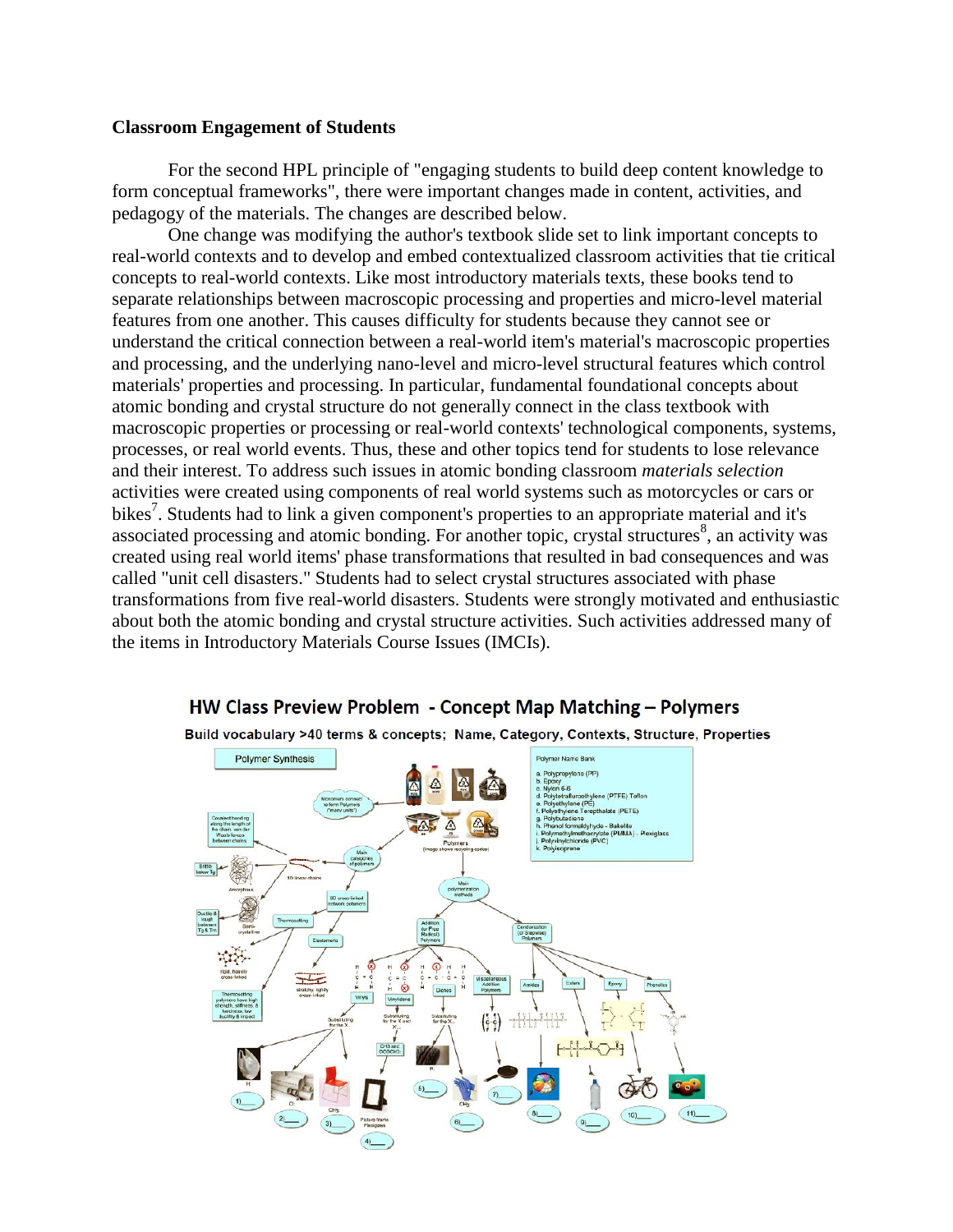## Fig. 1. Homework Preview Problem – Polymer Concept Map

Another example of contextualization of content was in the area of phase diagrams where a concept quiz indicated students could not differentiate between the concepts of a saturated and a supersaturated solution. This is a particularly important concept for the topic of age hardening of aluminum alloys where the strengthening process requires creation of a supersaturated solid solution followed by precipitation of the supersaturated phase to give strength to the alloy. After a concept pretest of solubility and saturation was given, a YouTube video was shown that demonstrated how a large amount of precipitate could come out of a supersaturated water solution once a small nucleating crystal initiated the precipitation process. When a posttest was given a few weeks later there was a dramatic increase in the posttest gain compared to previous semesters before a video had been shown. The results showed a 91% Hake gain with the video compared to the earlier 33% Hake gain without the video $\degree$ . This result shows the value of contextualization of abstract concepts of solubility and supersaturation with the concrete example of the visual demonstration of the massive precipitation of crystals from a supersaturated solution.

Another change was development and use of contextualized Concept Map Homework Preview Problems  $(CMHPs)^{10}$ . A CMHP (shown in Figure 1) is a concept map from which a set of terms or concepts or images has been removed from a level of boxes on a contextualized concept map and then placed in a "word bank" or "terminology bank." A student can then draw upon the "word bank" to put the words or terms into an appropriate box or bubble. There is a significant difference between traditional concept maps, which typically link concepts and symbols, and for Figure 1 that is the use of real-world applications of the materials whose chemical formulas are shown in the map. The CMHPs were used chiefly as prior class Homework Preview Problems but also as a team-based classroom activity. The CMHPs address many HPL principles as well as "Introductory Materials Course Issues". These are described below and illustrated with an example Concept Map Homework Preview Problem for Polymers.

- First, CMHPs facilitate development of a student's conceptual framework on a particular topic by visually showing linkages, not only between important concept macro-micro linkages of a material, but also linkages to real world items and applications.
- Second, they connect multiple representations of a particular aspect of a material that can include visual, verbal, symbolic, structural, and definitional representations.
- Third, they motivate students with contexts showing their relevance and thereby promote concept and vocabulary building to facilitate assimilation of over 400 new terms.
- Fourth, to help students prepare for the upcoming class, they use *focused reading assignments* of typically only three to six pages of reading or are linked to the next class slide set. Students won't open a book to read a 25-30 page assignment to prepare for the next class, but they might read 3 – 6 pages to solve a CMHP or look at a slide set to help them prepare for the next class.
- Fifth, some students say CMHPs are like puzzle solving.
- Sixth, as a Concept Map Homework Preview Problem, they provide a link from a given day's class topic to the next day's class topic to connect prior knowledge with new knowledge.
- Seventh, used in class team activity as a topic summary, they engage students in an enjoyable way that may contribute to course persistence in conjunction with other activities.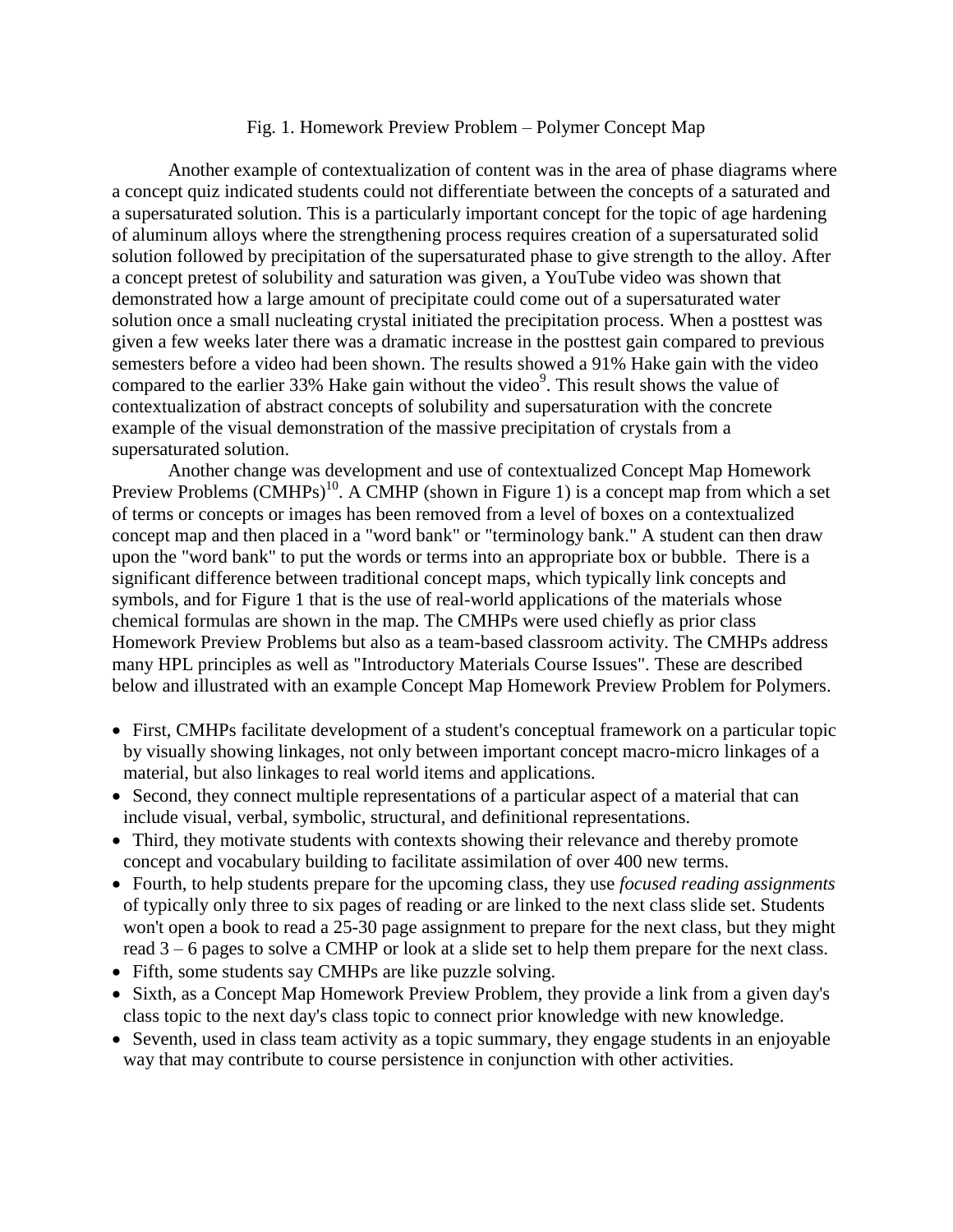# **Encouraging Metacognition**

An important factor in improving students' motivation and learning is to *encourage metacognition, "so students are motivated to develop expertise by defining learning goals and monitoring own progress.*" To encourage metacognition JTF project participants originally collected students Muddiest Points (issues of confusion or uncertainty about particular concepts or terms) on blank cards or a Muddiest Point sheet. Responses were then compiled in an Excel spreadsheet and an instructor selected four or five most frequent or difficult Muddiest Points to discuss at the beginning of the next class. This process has since been automated on Concept Warehouse web site and on Blackboard. The immediate instructor feedback from the students' Muddiest Points can address difficult concepts in the following class to help avoid persisting misunderstandings or misconceptions, which could turn into conceptual barriers in the progression of learning on a given topic. The discussion also links the prior class material to the new class material and helps activate previously acquired knowledge. An example of Muddiest Point feedback and the instructor response for the topic of age hardening is shown in Figures 2 and 3. The topic was contextualized with images of the 1907 Wright flyer and the contemporary Boeing 787 Dreamliner, both of which used age hardening to strengthen critical aluminum alloy components in each aircraft. Figure 2 shows the most challenging Muddiest points as selected by the instructor and Figure 3 shows instructor response to each of Muddiest Points.

- Muddiest Points (3.4):
- 1. "Exactly what qualifies as a age hardening alloy by looking at the phase diagram"
- 2. "Why is artificial hardening stronger than natural?"
- 3. "How do you determine how long to hold at a temperature when age hardening?"
- 4. "How to specify the shortest time heat treatment for age hardening when the YS is not listed.
- 5. "How do people determine the over-aging point in metals to prevent softening?"
- 6. "Does the alloy have to be quenched after artificially ageing or just cooled slowly? If cooled slowly why doesn't it lose some strength?"
- 7. "Didn't understand how to draw microstructures in supersaturation & precipitation"

Figure 2. Summarized set of student Muddiest Point Reflections on the topic of age hardening of aluminum alloys.

These comments are authentic and in quotes, given by students in exactly the reported form, which is important, because it is better understood by students than the possible summaries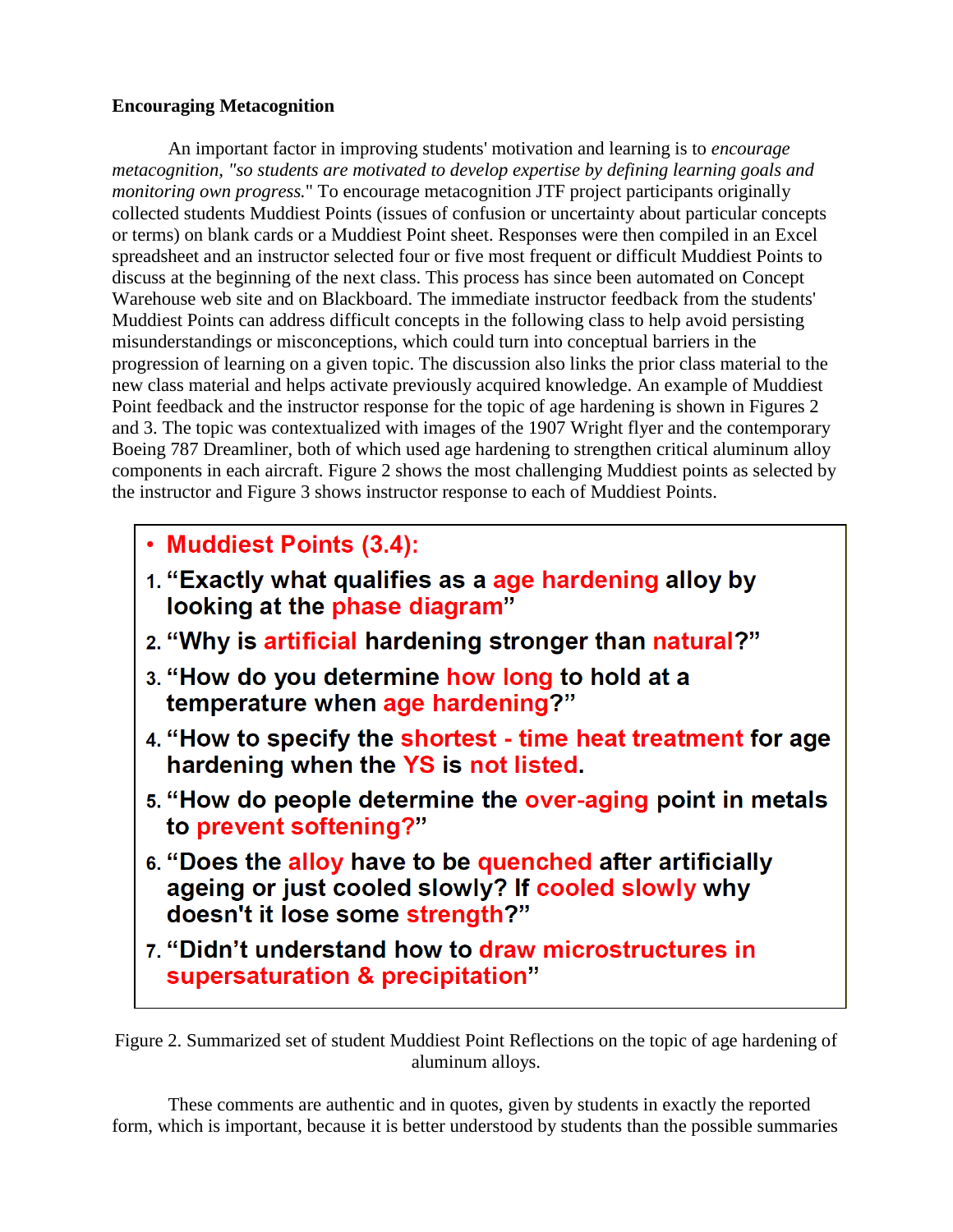or reinterpretations by an instructor. Also, the comments' intensity averaged over all Muddiest Point responses is 3.4. This is moderately muddy since near, or at, 4 is very muddy and below 3 is only slightly muddy. The instructor's synthesized white board response is shown in Figure 3, which directly addresses the issues shown in Figure 2 in a more visual and graphical way that had been taught or seen in the textbook or even a previous class mini-lecture.

With respect to the link between the student Muddiest Points in Figure 2 and the instructor response in Figure 3, there are two primary underlying issues being addressed. The first five Muddy Points relate mainly to students' lack of ability to read and interpret graphs. There also are possible associated vocabulary issues. The first comment relates to the definition and meaning of the term "supersaturated" and how to interpret it from the first two phase diagram graphs – which can possibly give a supersaturated alloy The one on the left does have a solubility limit line decreasing with temperature at both ends of the phase diagram, and supersaturation is possible. However, in the right graph there is no solid region where one element could be soluble in the other in the solid state. With no solid solubility, a supersaturated solid solution cannot be created. So the underlying reason(s) for difficulty in understanding the first explanation could lie in poor chart reading ability, vocabulary, or in the meaning of solubility limit or all. The response addresses all issues with the two graphs, but could have been improved with better labeling on the diagrams.



Fig. 3. Faculty response on white board to students' Muddiest Points on age hardening Al alloys.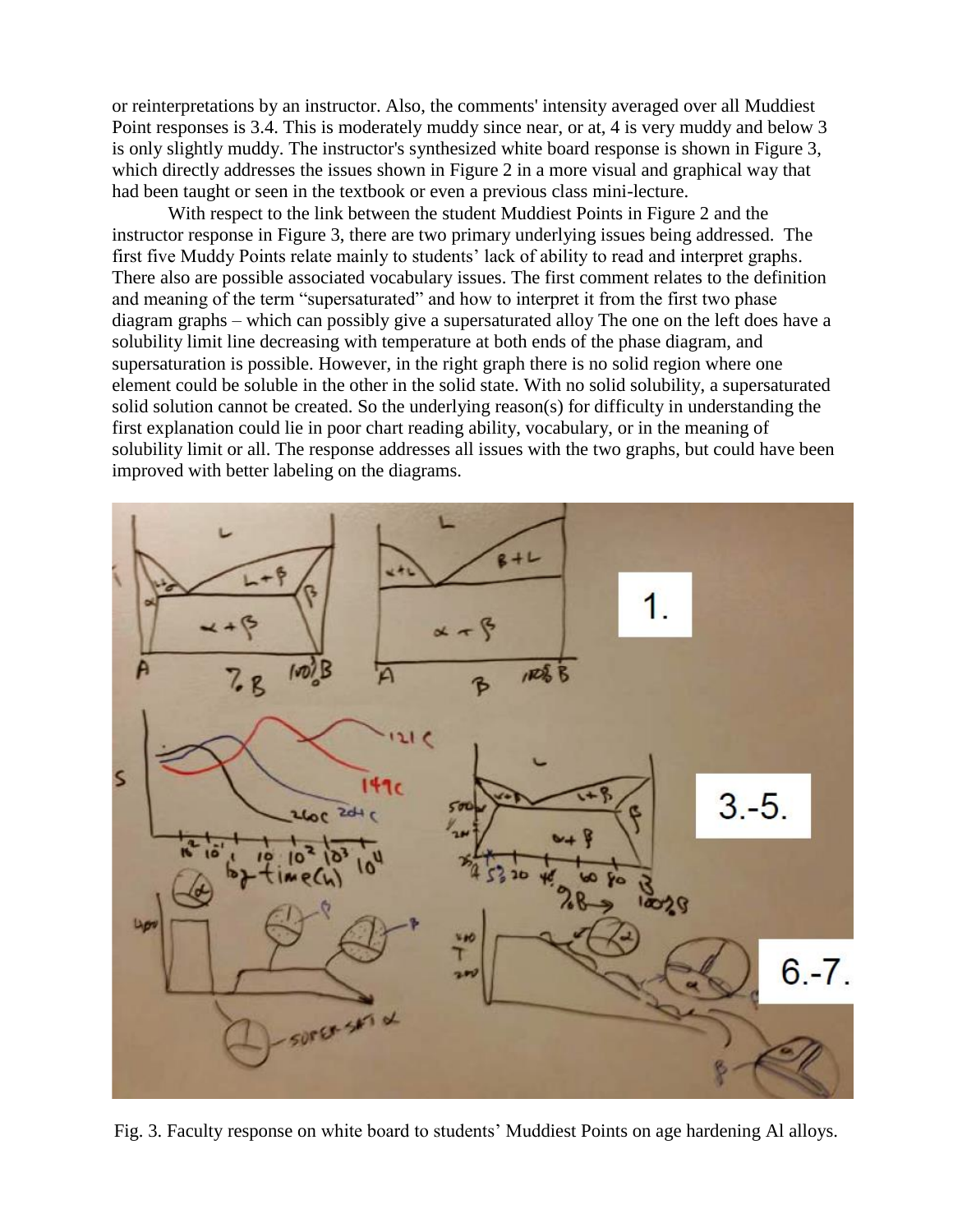The comments in Muddy Points 2–5 all relate to difficulty in reading the graph, which plots metal hardness (a measure of strength) as a function of annealing (elevated temperature) time on a log scale to level of hardness with four different curves representing treatment at four different temperatures. Although the graph with four curves for four temperatures was discussed and seemed to be understood, it might have been better to provide more detail of diagrams with associated microstructures for improved understanding or possibly a question-based activity could have been run for student teams to develop explanations along with report outs to the class.

Finally, the last two items have similar student learning issues related to translating graphical information to the underlying microstructure. These were addressed in the response, which made strong use of graphs and images to address misunderstandings about links between a material's microstructure and the resultant macroscopic properties. Once again, if such a problem would be encountered with traditional teaching on a homework problem or an exam, it is likely that, if a particular problem were marked wrong, it would not be explained. Instructor feedback responses address this issue. The contextualized Muddiest Point feedback challenges students to define their own learning issues, which helps clarify their knowledge and understanding. For instructors, responses challenge their pedagogical content knowledge because underlying student learning issues have been exposed and need to be addressed beyond the original delivery of the material. In the example here, the axes, graphical curves and associated microstructures were explicitly connected to hardness. Overall, visual and graphical images connected to plots and labeling key elements of images and plots helped make content more accessible to students.

Thus, student reflections can pose an interesting challenge to the instructor who may take the opportunity to help students reduce or close their knowledge gaps with his/her responses. This builds on prior knowledge of the content developed in reading text, looking at notes and slide sets, and solving homework problems. Overall, many of the "Introductory Materials Course Instructional Issues" are addressed with these student reflections and instructor feedback on the classroom contextualized content and activities.

Overall, the research question is, "What is the role and impact of contextualization of content with respect to student attitude, achievement and persistence." Student attitude was studied with an expectancy value survey on impact of contextualization on students' motivation, achievement was examined with respect to grade distribution over time progression of classes, and persistence was measured as percent of students present at the final compared to those present in the second week of class.

# **Results and Discussion**

## *Student Classroom Motivation Survey for Use of Contextualized Content (SCMC)*

In order to gain insight into students' attitude and motivation about the use of contextualization of content and concepts in an introductory materials course, a new assessment tool was created. It used Expectancy Value Theory<sup>11</sup> to assess the impact on motivational attitude of the use of relevant and contextualized examples in the introductory materials course. The survey consists of statements evaluated by students with Likert scale values ranging from 1, strongly disagree, to 2, disagree, to 3, agree, to 4, strongly agree. The statements are aligned with three components of the theory, eight statements for expectancy (E), ten statements for value (V), and six statements for cost (C). The expectancy statements are related to students' beliefs about their expectation of various factors affecting their benefit from the use of real-world contexts tied to class content and concepts. The value statements relate contextualization to three aspects of value to students, which are attainment value or importance to self, intrinsic value or interest and enjoyment, and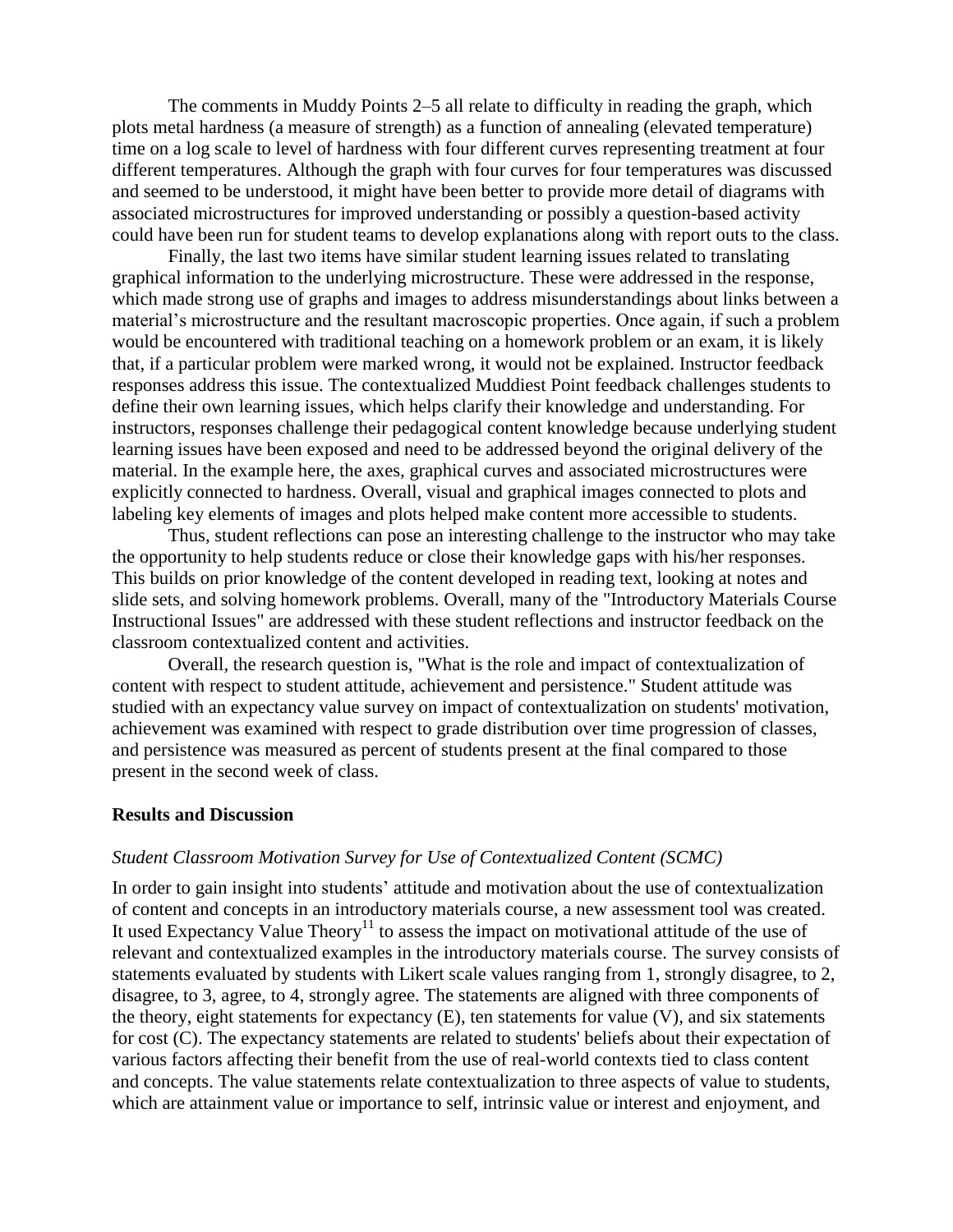utility value or usefulness or relevance. The cost statement relate to sacrifices that might have to be made in the use of contextualization of content and concepts in the course.

The survey in Figure 1 was given at the start of the Spring 2016 semester in an introductory materials class at a large southwestern university. There were 72 students enrolled in the class which is required by mechanical, materials, and industrial engineering, although it is an elective from students from other disciplines which included chemical and bio engineering. Students enrolled included 14 in chemical engineering, 10 in industrial engineering, 8 in materials engineering, and 40 in mechanical engineering. The levels of enrollment were 11 freshman, 15 sophomores, 17 juniors and 29 seniors. There were 55 males and 17 females enrolled.

| <b>Student Classroom Motivation Survey for Contextualization</b><br>(SCMC)                              | <b>Examples of real world</b><br>applications of concepts<br>and content (averages) |
|---------------------------------------------------------------------------------------------------------|-------------------------------------------------------------------------------------|
| 1. This strategy will not be distracting. (E)                                                           | 2.32                                                                                |
| 2. I will be able to use this strategy effectively. (E)                                                 | 3.2                                                                                 |
| 3. Using this strategy will not make the class chaotic. (E)                                             | 2.51                                                                                |
| 4. There is an adequate amount of students in this class to implement this<br>strategy effectively. (E) | 2.35                                                                                |
| 5. Using this strategy will aid my ability to learn. (E)                                                | 3.28                                                                                |
| 6. This strategy will not be inappropriate for this subject. (E)                                        | 2.37                                                                                |
| 7. This strategy will work with my fellow classmates. (E)                                               | 2.37                                                                                |
| 8. The physical set-up of this classroom will be appropriate for using this<br>strategy. (E)            | 2.24                                                                                |
| 9. Use of this strategy will not hinder my learning. (V)                                                | 2.36                                                                                |
| 10. Using this strategy will aid my career goals. (V)                                                   | 3.33                                                                                |
| 11. This strategy will be a valuable instructional approach. (V)                                        | 3.33                                                                                |
| 12. Use of this strategy will help me obtain a deeper understanding of the<br>material. (V)             | 3.29                                                                                |
| 13. Using this strategy will promote friendliness among my classmates. (V)                              | 2.71                                                                                |
| 14. This strategy is aligned with the goals of my program. (V)                                          | 3.33                                                                                |
| 15. Using this strategy will help foster a positive attitude towards learning. (V)                      | 3.19                                                                                |
| 16. This strategy will be of value to me in my future classes. (V)                                      | 3.43                                                                                |
| 17. Using this strategy will increase my comprehension and achievement. (V)                             | 3.38                                                                                |
| 18. Using this strategy will motivate me. (V)                                                           | 3.22                                                                                |
| 19. The effort involved in using this strategy will not be too great. (C)                               | 1.98                                                                                |
| 20. It will not be difficult to use this strategy. (C)                                                  | 2.22                                                                                |
| 21. Without a TA, it will be easier for me to use this strategy. (C)                                    | 1.69                                                                                |
| 22. Using this strategy will not cause me frustration. (C)                                              | 2.26                                                                                |
| 23. An appropriate amount of class time will be consumed to use this<br>strategy. (C)                   | 2.22                                                                                |
| 24. Using this strategy will not require too much interaction with my fellow<br>classmates. (C)         | 2.35                                                                                |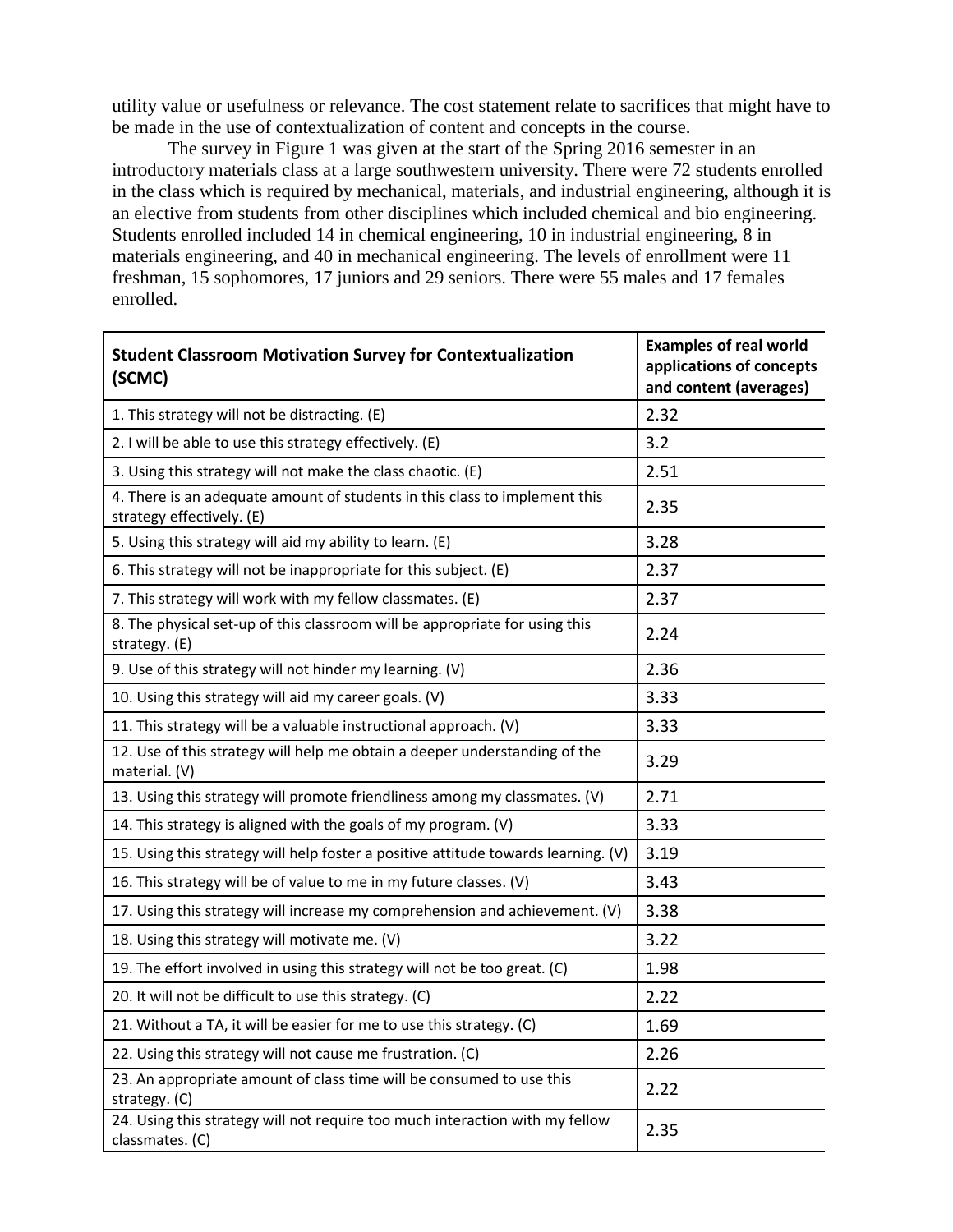# Table 1. Student Classroom Motivation Survey for Contextualized Content & Concepts (SCMC)

The results in Table 1 for the *expectancy* component ranged from 2.24 to 3.33 with an average of 2.58. Overall, the students felt moderately positive in moderately agreeing that the factors shown would help them achieve success, or not much interfere with success, in positively benefiting from contextualization of content and concepts in the class. However, there were two factors where there was strong agreement in potential benefit of contextualization. In #2, "I will be able to use this strategy effectively", the value was 3.2. In #5, "Using this strategy will aid my ability to learn", the value was 3.28. The values of both of these statements indicate moderately strong agreement that the students have the expectation that content and concept contextualization will help lead to their success in learning the material in the course. This result emphasizes the importance of contextualization of content and concepts to students and helps promote positive attitude. The value of other expectancy factors ranged from 2.24 to 2.51, which indicate moderate agreement that the other factors that involve the students, the class atmosphere, and class layout would have a slightly positive effect, or at least would not interfere with the expectation of benefiting from contextualization of content and concepts in the class.

The results in Figure 1 for the *value* component ranged from 2.26 to 3.48 with an average of 3.16. Thus, the students felt very positive overall in moderately strongly agreeing that the value to them of contextualization of content was important for a variety of reasons. However, the area of *value for utility or usefulness* had three statements with moderately higher value average of 3.36. These statements were: 3.33 for #11 "Using this strategy will aid my career goals; 3.33 for #14 "This strategy is aligned with the goals of my program."; and 3.43 for #16 "this strategy will be of value to me in my future classes.". In the area of *attainment of learning* facilitated by contextualization of content there were four statements also with a moderately higher average of 3.29. These statements were: 3.33 for #11 "This strategy will be a valuable instructional approach."; 3.29 for #12 "Use of this strategy will help me obtain a deeper understanding of the matrial."; 3.19 for #15 "Using this strategy will help me foster a positive attitude toward learning."; and 3.38 for #17 "Using this strategy will increase my comprehension and achievement.". For the intrinsic interest and enjoyment value there is a slightly lower average of 2.97 for the two factors of: 2.71 for #14 "Using this strategy will promote friendliness among my classmates." and 3.22 for #18 "Using this strategy will motivate me.". All average results for the value of contextualization are quite positive in agreement for *value* as composed of *attainment, usefulness,* and *interest.* The motivational factor of *value* is important for self-efficacy and self-regulation that help lead to persistence and achievement, which is discussed later.The results for the *cost* component of motivation factors show modest agreement with the cost statements with an average of 2.12 for the six items. This indicates that the cost is relatively low for using the strategy of contextualization. So the cost would be relatively low for: #20 "difficulty" at 2.22; #22 "frustration" at 2.26; #23 "class time consumed" at 2.22; and #24 "too much interaction with classmates."

Overall, the survey shows that motivation of students for use of contextualized concepts as an instructional strategy is relatively strong. This is demonstrated with the very positive agreement with statements on *value*, especially for *attainment value* and *utility value.*  Additionally, there is moderate agreement on statements of *expectancy* with the expectation that contextualization strategies will be successful achieving benefits. This is achieved with relatively low cost.

These results from the SCMC are also supported by the results from questions from an exit survey on Support of Student Learning Strategies from Spring 2014. For the strategy of using contextualized hands-on classroom activities, 91% said it supported or strongly supported their learning. For contextualized mini-lecture, 79% said it supported or strongly supported their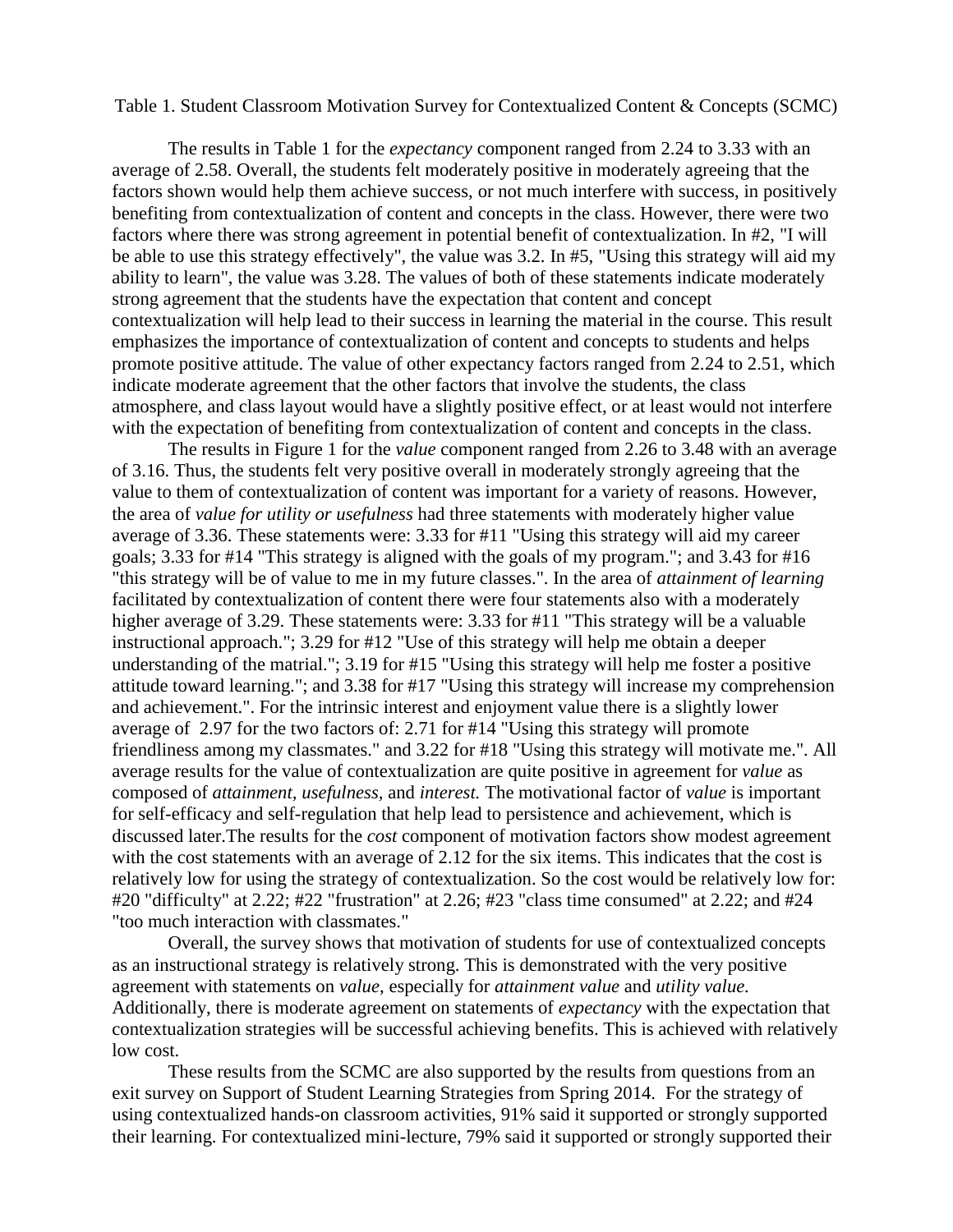learning. Finally, for the statement, "Material I learned in this class will be of value to me after graduation in career or graduate school," 86% agreed or strongly agreed.

Contextualization, in conjunction with engagement and feedback, can also impact student performance in terms of class persistence and student achievement. Contextualization can have a strong positive effect on motivation, which is turn is critical for facilitating self-efficacy and selfregulated learning. Thus, context and relevance can result in students' greater belief in the potential to succeed for a topic or in a course with resultant positive impact on student persistence and achievement in the course. The overall effect of contextualization in



conjunction with engagement and feedback on student class persistence is shown one *JTF* instructor's class in Fig. 4 (# students present at final exam / # students present third week), which shows improvement from average of 85% with lecture pedagogy to 95% with engagement pedagogy. For the *JTF* collaborators, persistence across collaborating universities was 97% for 227 students in four classes in Fall 2013 and 95% for 311 students in five classes in Spring 2014. These results impact one of the major concerns of engineering education, that of retention. Motivational and affective beliefs that students bring to learning contexts directly affect their persistence and effort. Two aspects of motivation will impact learning significantly. These are the degree to which students think that they are capable of completing a learning task (*selfefficacy*) and the degree to which they think that the activity is valuable to their long-term future. Students interested short-term value of their learning are more likely to use strategies that facilitate quick learning, rather than deep understanding, and will be less motivated to learn. This was also demonstrated in the results of the SCMC where student strongly agreed with the impact of contextualization on future classes, program goals and future careers.

 Another measure of achievement was the change in final exam score distribution for the four instructors in the JTF project as shown in the four distributions in Figure 5. Four the four distributions for the four instructors the shift in the means over time were the following. For University 1 in Figure 5a the means shifted from 72% to 81% from 2011 to 2014. For University 2 in Figure 5b the means shifted from 68% to 77% from 2011 to 2014. For University 3 in Figure 5c the means shifted from 87% to 92% from 2012 to 2014. For University 4 in Figure 5d the means shifted from 66% to 77% from 2009 to 2013. So overall, the final grade distribution shifted from a half to a full grade point. Additionally, the percentage of Ds and Es was decreased by more than 50% overall for the four classes. This is a particularly important factor in reducing the number of students that leave engineering or leave the university and has potential to strongly impact improvements in retention.

Faculty in the *JTF* project also felt contextualization in the engagement and feedback was an important aspect of their pedagogy. As previously mentioned, faculty rated the "level of contextualization" of content in their classes as a 9.3 out of 10. This complemented their roles facilitating engagement in the classroom and helped students see the relevance and future value of the content they were learning. Some quotes from faculty about their role in the classroom included: "More of a coach than a lecturer"; "More of a guide now"; "More of a coach to encourage and guide"; and "I am a guide and they must take on the learning".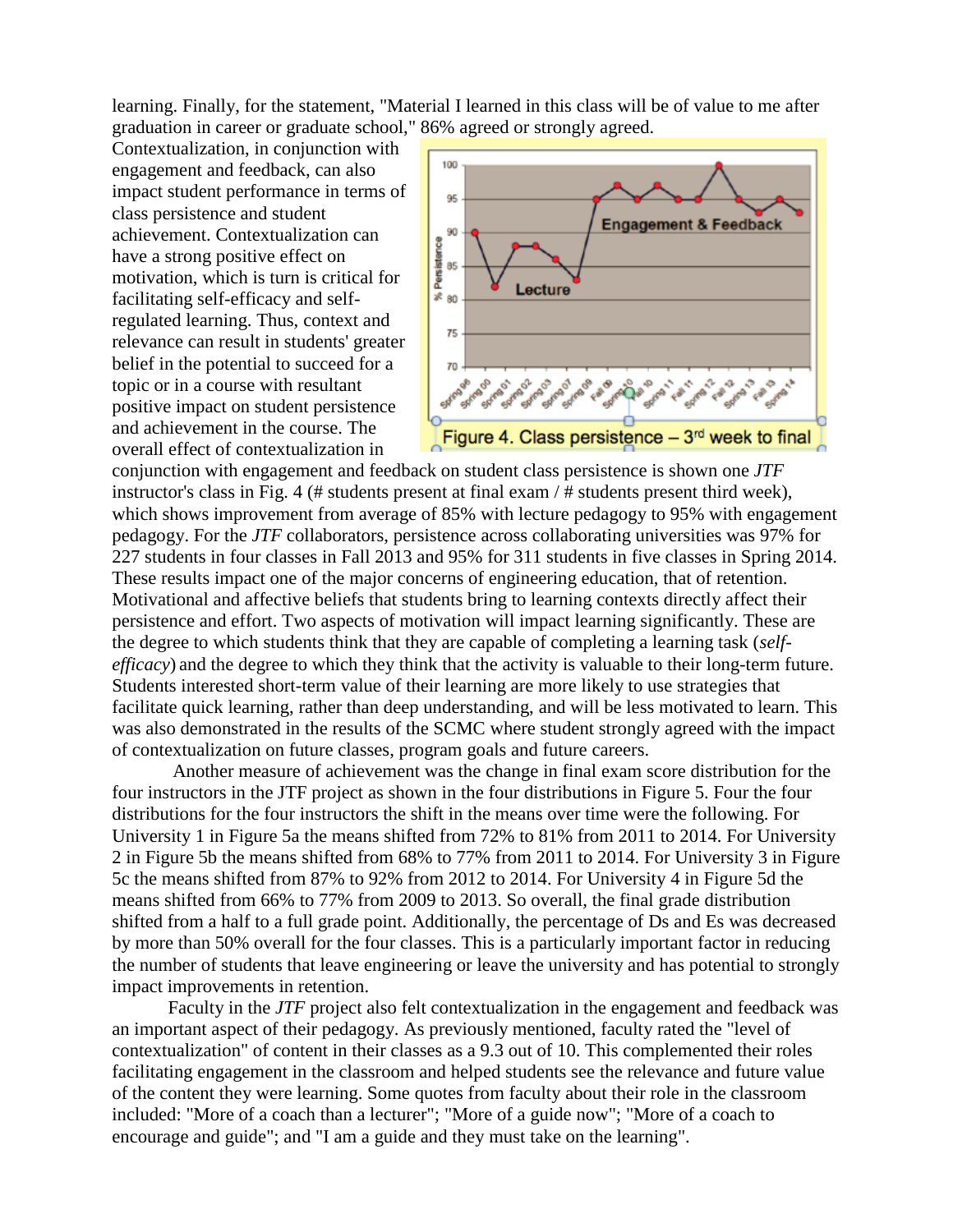

Figure 5. Final grade distributions for 5a) univeristy 1; 5b) university 2; 5c) unviersity 3; 5d) university 4

## **Summary and Conclusions**

This paper described how contextualization of concepts and content of introductory materials courses can positively affect three important factors that affect student learning as described in the book How People Learn. For the first principle, prior knowledge, it has been shown that instruction with contextualized content can activate learners' prior knowledge and promote more effective problem solving. For the second principle, promoting conceptual change, contextualization of content in interactive classroom engagement activities that motivates students with a concept's relevance can improve learning. For the third principle, promoting metacognition, contextualization of content helps students reflect on their learning to bridge ideas from a familiar concrete context of an abstract concept so they can recognize their own personal relationship to these concepts. Examples were given in terms of contextualizing content for prior knowledge with real-world applications through modification of publishers' slide sets and teaching materials. For engagement, contextualized concept maps demonstrated how concepts can be made more relevant with linkage of real-world items to symbols, formulas, and concepts. For formative two-way feedback with Muddy Points an example was given of the context of historic and contemporary aircraft used to illustrate the value of strengthening processes of aluminum alloys. Then faculty responses to students' Muddiest Points showed how the aircraft context could facilitate better motivation in understanding the mechanisms of strengthening.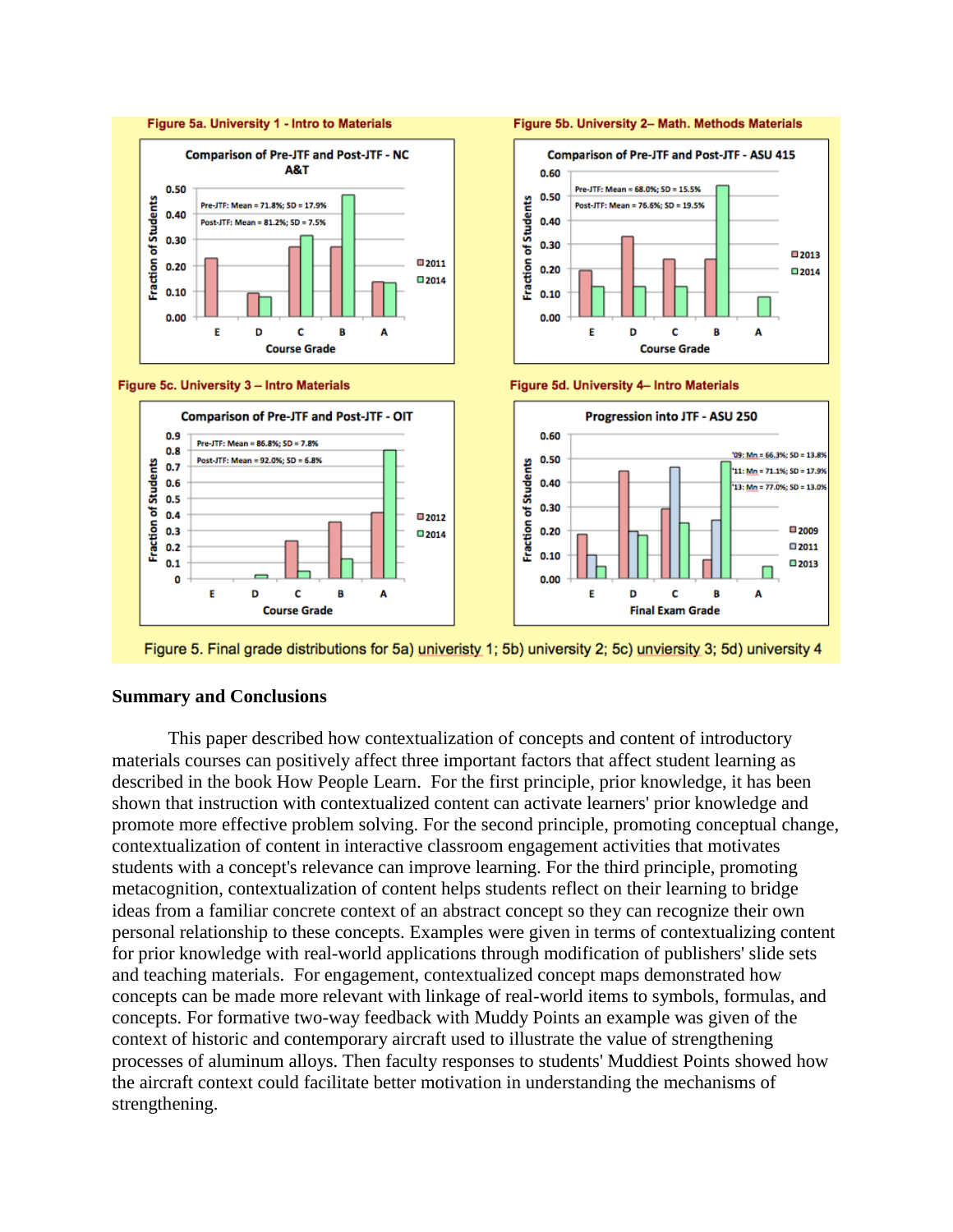Student motivation with respect to using the teaching strategy of incorporating real-world applications in contextualizing content was assessed with a new tool, the Student Classroom Survey for Motivation of Contextualization (SCMC). Using Expectancy Value Theory a series of 24 statements were created to assess impact on students' motivational attitude of the use of relevant and contextualized examples in the introductory materials course. The survey consisted of 24 statements based on Expectancy Value Theory on a scale of 1, strongly disagree, to 4, strongly agree. Students agreed or strongly agreed with almost all statements with the following values; 2.58 for expectancy (expectation to succeed); 3.16 for value (of contextualization); and 2.12 for (cost of using contextualization). Thus, expectancy of success of students' believing they would benefit from contextualization was moderately positive. But for the *value component* of motivation students found strong *attainment value* for potential for facilitating learning and strong *utility value* for their future courses and careers. It was found that cost factors were relatively low for implementing contextualization in content and concepts.

It was found that the results from the SCMC supported results questions from another exit survey on Support of Student Learning Strategies from Spring 2014. For the strategy of using contextualized hands-on classroom activities, 91% said it supported or strongly supported their learning. For contextualized mini-lecture, 79% said it supported or strongly supported their learning. Finally, for the statement, "Material I learned in this class will be of value to me after graduation in career or graduate school," 86% agreed or strongly agreed. When contextualization of content was incorporated with engagement and feedback pedagogy there were very positive outcomes from courses from three institutions in the JTF project. In

addition to positive attitude, student persistence achieved a high value of 95% to 97% across four institutions. Additionally, student achievement for four courses at the three institutions over time showed significant improvements in outcomes of final exams. It was found that grade point distributions improved by a half to a full grade while the percent of Ds and Es was reduced by a factor of more than 50%. Overall, the potential for improving engineering undergraduate student outcomes thorough the use of contextualization of content shows excellent potential and should receive greater consideration from engineering instructors.

### **Acknowledgment**

This material is based upon work supported by the National Science Foundation under Grant No. 1226325.

### **References**

- 1. Donovan, M. S., Bransford, J. D. & Pellegrino, J. W. (Eds.) (1999). *How people learn: Bridging research and practice.* National Academy Press, Washington, DC.
- 2. Rivet, A. and Krajcik (2007). Contextualizing Instruction: Leveraging Students' Prior Knowledge and Experiences to Foster Understanding of Middle School Science. J. Research in Science Teaching, 45(1), 79-100.
- 3. Hake, R. R. (1998). Interactive-engagement versus traditional methods: A six-thousand survey of mechanics test data for introductory physics courses, *American Journal of Physics*, *66(1)*, 64-74.
- 4. Freeman, S., Eddya, S. L., McDonough, M., Michelle, K., Smith, B., Okoroafora, N., Jordta, H., and Wenderotha, M. P., (2014). Active learning increases student performance in science, engineering, and mathematics, *PNAS*, *111,* 23-30.
- 5. Kelly, J., Graham, A., Eller, A, Baker, D., Tasooji, A., and Krause, S. (2010). Supporting student learning, attitude, and retention through critical class reflections. 2010 ASEE Annual Conference Proceedings.
- 6. Krause, S., Kelly, J., Triplett, J., Eller, A., and Baker, D. (2010). Uncovering and Addressing Some Common Types of Misconceptions in Introductory Materials Science and Engineering Courses. Journal of Materials Education, 32(5- 6), 255-272.